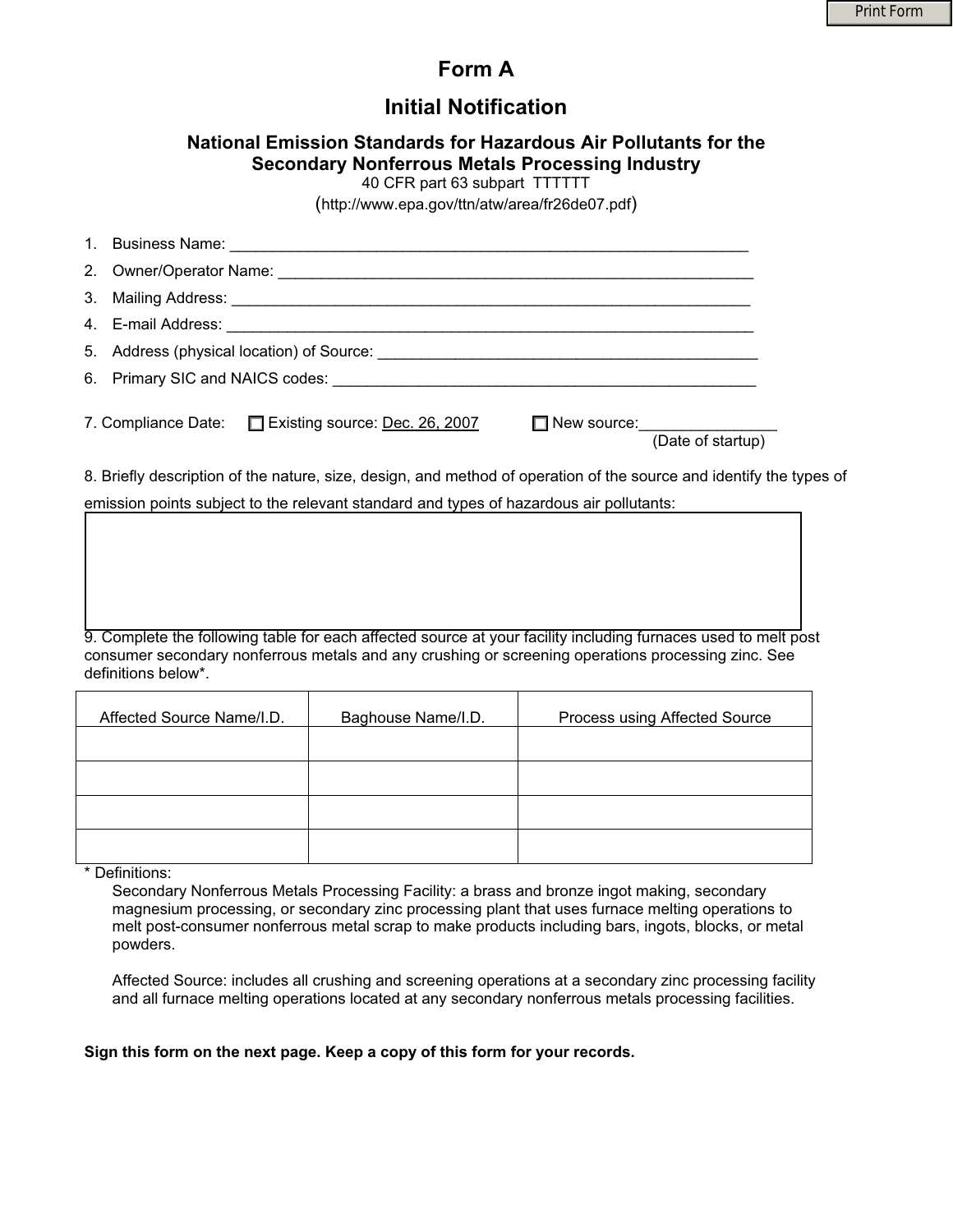### **Certification:**

I certify that, based on information and belief formed after reasonable inquiry, the statements and information in this report and the supporting enclosures are true, accurate and complete.

#### **Print the name and title of the "Responsible Official\*" for the plant:**

| Name of Responsible Official (print or type) | Title | <b>Phone Number</b> |  |
|----------------------------------------------|-------|---------------------|--|

\*A "Responsible Official" can be:

- The president, vice-president, secretary, or treasurer of the company who owns the plant
- The owner of the plant
- The plant engineer or supervisor
- A government official if the plant is owned by the Federal, State, City, or County government
- A ranking military officer if the plant is located on a military base

Signature of "Responsible Official" and the control of the control of the control of the control of the control of the control of the control of the control of the control of the control of the control of the control of th

#### **Mail the original to:**

Region 10 Office of the EPA Director, Office of Air, Waste and Toxics 1200 6<sup>th</sup> Ave., Suite 900, OAQ-107 Seattle, WA 98101

### **Mail or fax a copy to:**

Department of Environmental Quality Attn: Jerry Ebersole 811 SW Sixth Ave Portland, OR 97204 Fax: 503-229-5675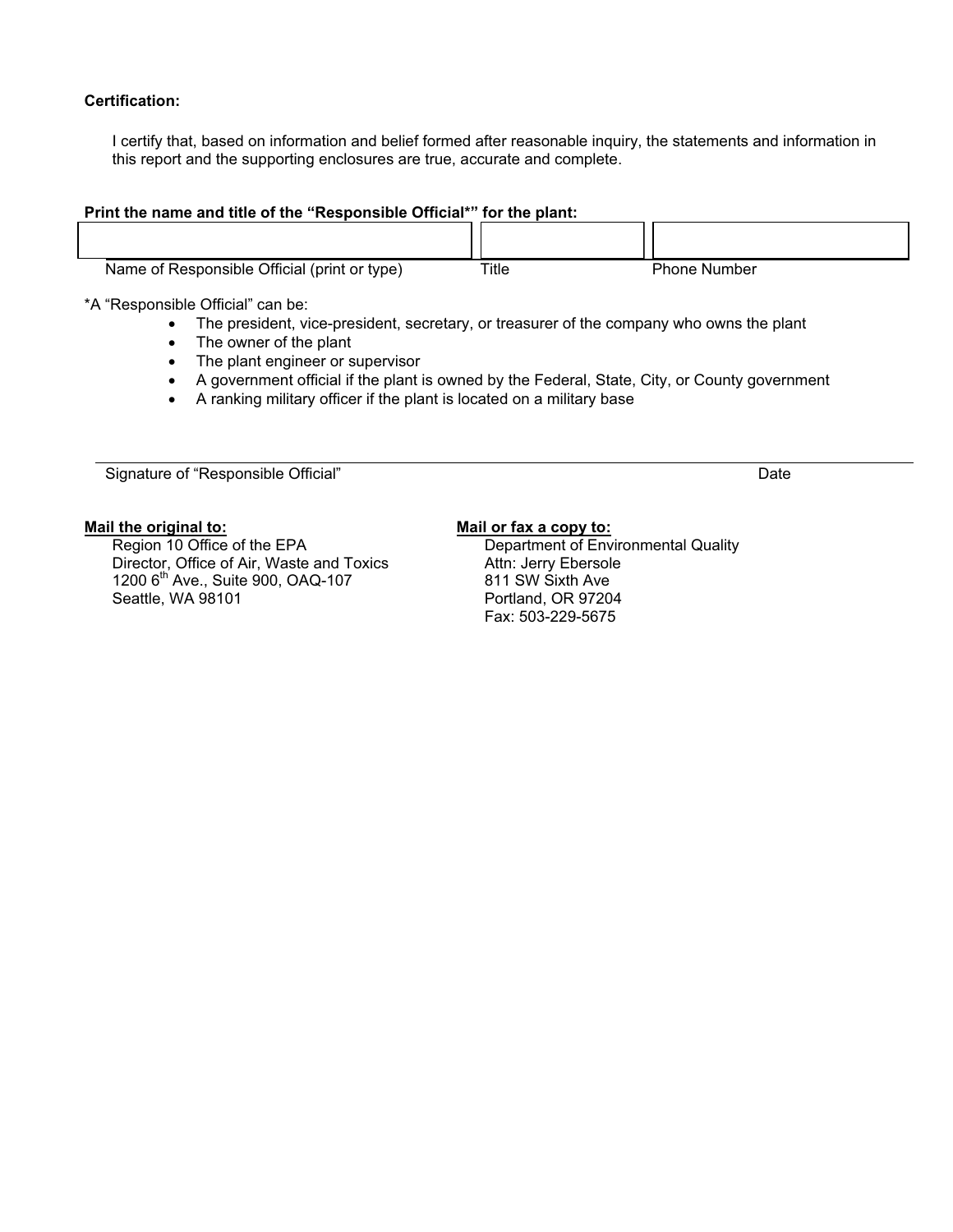# **Form B**

## **Notification of Compliance Status**

## **National Emission Standards for Hazardous Air Pollutants for the Secondary Nonferrous Metals Processing Industry**

40 CFR part 63 subpart TTTTTT

(http://www.epa.gov/ttn/atw/area/fr26de07.pdf)

| 7. Briefly describe the methods you used for determining compliance with 40 CFR part 63 subpart TTTTTT.                                                   |  |
|-----------------------------------------------------------------------------------------------------------------------------------------------------------|--|
|                                                                                                                                                           |  |
|                                                                                                                                                           |  |
|                                                                                                                                                           |  |
|                                                                                                                                                           |  |
| 8. Demonstrate initial compliance by checking Yes or No in the section below.                                                                             |  |
| Initial Inspection of each Baghouse:<br>$\square$ No<br>The system ductwork and each baghouse has been visually checked for leaks. $\quad \Box \quad$ Yes |  |

The inside of each baghouse has been inspected for structural integrity and fabric filter condition.  $\Box$  Yes  $\Box$  No

Please indicate the results of your inspection and any follow up, such as maintenance action taken:

### 9. **Performance Test Results:**

| <b>Affected Source</b><br>Name/I.D. | Baghouse Name/I.D. | Process using<br><b>Affected Source</b> | <b>PM Control</b><br>Efficiency | <b>PM</b><br>Concentration<br>of Outlet |
|-------------------------------------|--------------------|-----------------------------------------|---------------------------------|-----------------------------------------|
|                                     |                    |                                         |                                 |                                         |
|                                     |                    |                                         |                                 |                                         |
|                                     |                    |                                         |                                 |                                         |

10. Provide a brief description of the methods that you will use to determine continuous compliance:

**Check the box below if you are relying on a previous performance test:** 

Ƒ This facility complies with the control efficiency requirement [or the outlet concentration limit] in 40 CFR 63.11465 based on a previous performance test in accordance with 63.11466.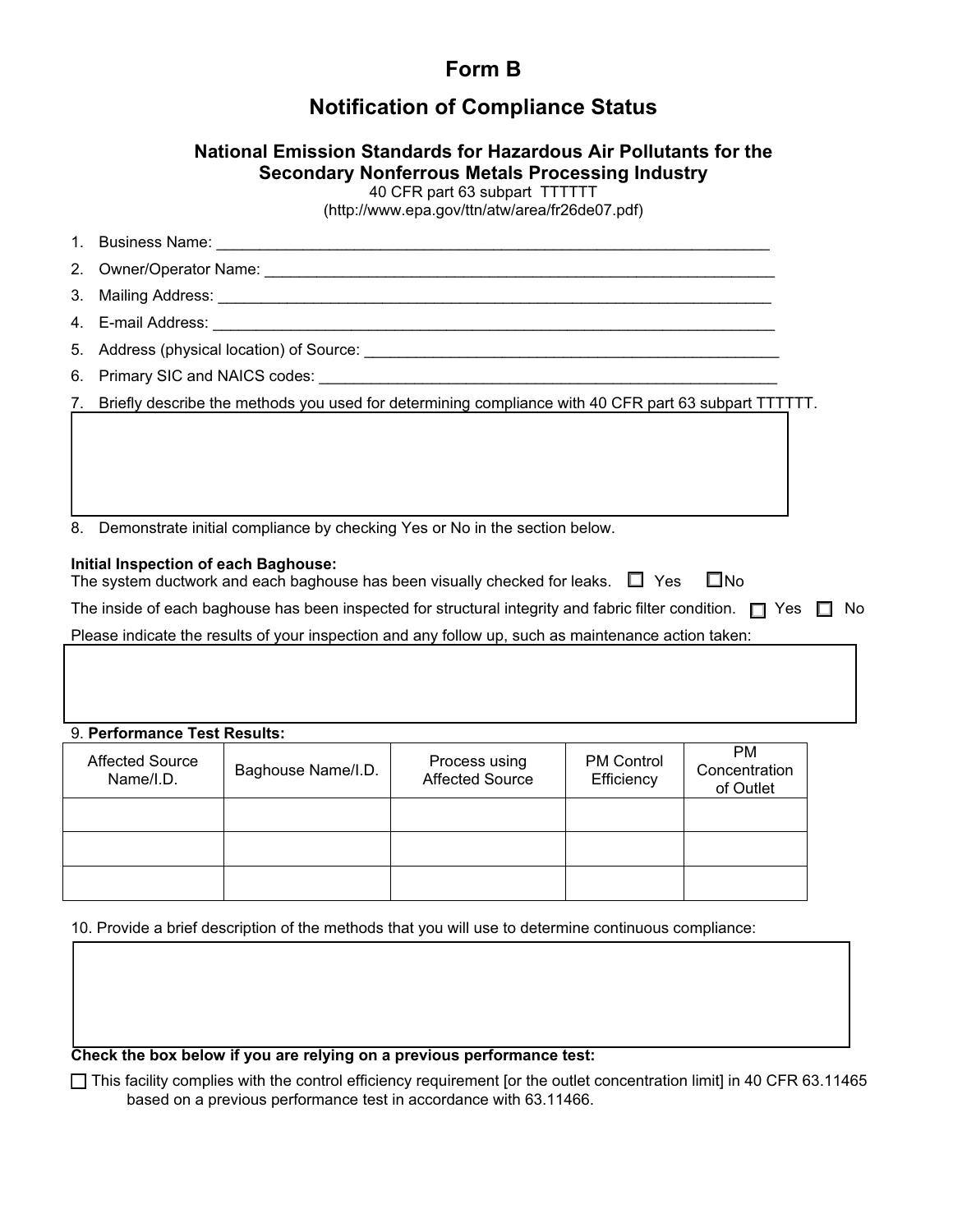### **Check the box(es) below if you are a new source:**

 $\Box$  This facility has an approved bag leak detection system monitoring plan in accordance with 63.11468(c)(2).

□ This facility has conducted an initial inspection of each control device according to the requirements in 63.11468, and will maintain records of each inspection and maintenance action required by 63.11470.

#### **Certification**

I certify that, based on information and belief formed after reasonable inquiry, the statements and information in this report and the supporting enclosures are true, accurate and complete.

## **Print the name of the "Responsible Official\*" for the facility:**

| Official<br>Responsible<br>. of:<br>Name . | Title<br>____ | Phone,<br>Number |  |
|--------------------------------------------|---------------|------------------|--|

\*A "Responsible Official" can be:

- The president, vice-president, secretary, or treasurer of the company who owns the facility
- The owner of the facility
- The plant engineer or supervisor
- A government official if the facility is owned by the Federal, State, City, or County government
- $\bullet$  A ranking military officer if the facility is located on a military base

Signature of "Responsible Official" **Date** Date Controller and Date Date Date Date

#### **Keep a copy of this form for your records.**

#### **Mail the original to:**

Region 10 Office of the EPA Director, Office of Air, Waste and Toxics  $1200$  6<sup>th</sup> Ave., Suite 900, OAQ-107 Seattle, WA 98101

#### **Mail or fax a copy to:**

Department of Environmental Quality Attn: Jerry Ebersole 811 SW Sixth Ave Portland, OR 97204 Fax: 503-229-5675

ıг